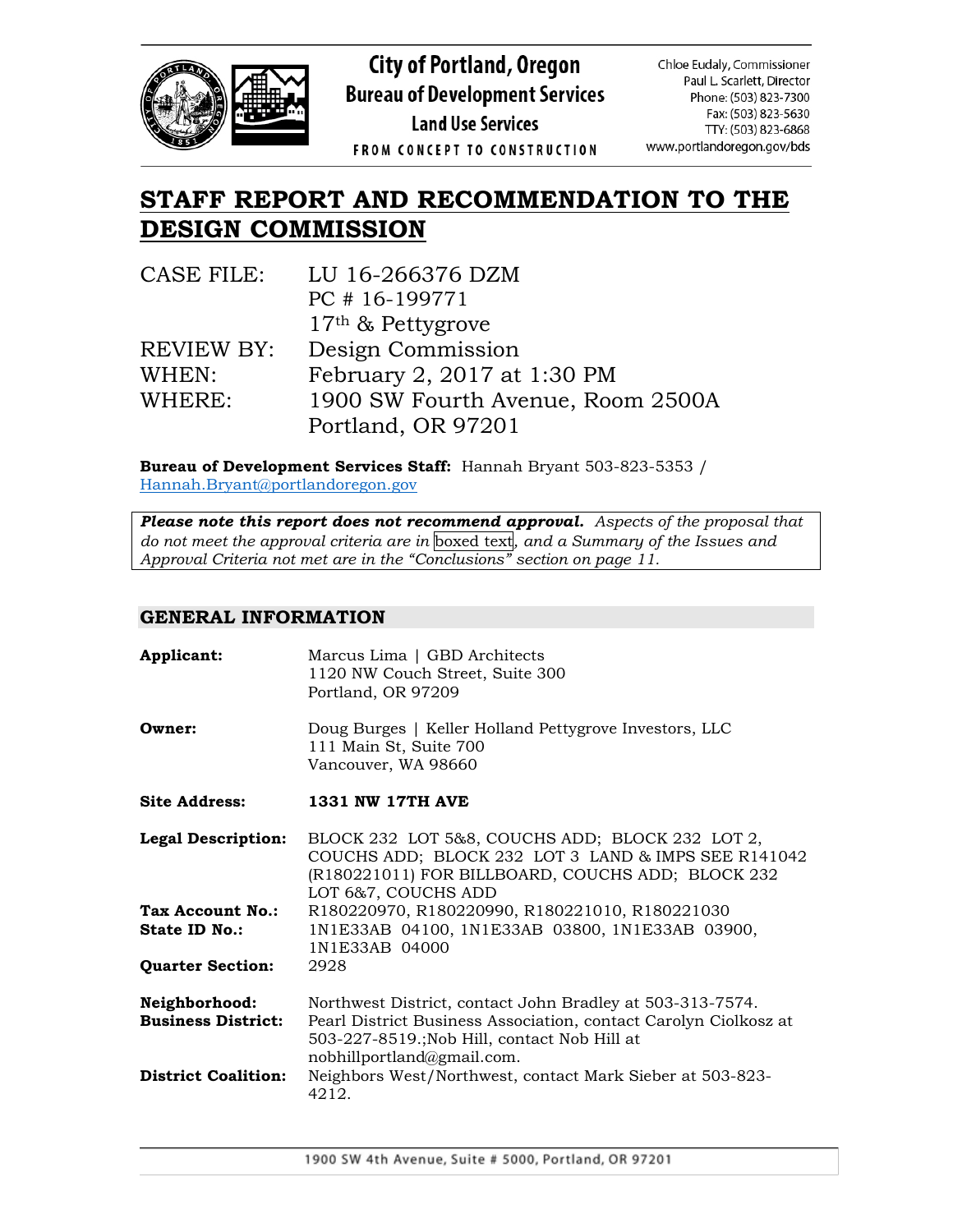| <b>Plan District:</b>           | Northwest                                                             |
|---------------------------------|-----------------------------------------------------------------------|
| <b>Other Designations: None</b> |                                                                       |
| Zoning:                         | <b>EXd,</b> Central Employment with a design overlay                  |
| <b>Case Type:</b>               | DZM, Design Review with Modifications                                 |
| <b>Procedure:</b>               | <b>Type III</b> , with a public hearing before the Design Commission. |
|                                 | The decision of the Design Commission can be appealed to City         |
|                                 | Council.                                                              |

#### **Proposal:**

The applicant seeks Design Review approval for a ¾ block, seven-story mixed-use building, with six floors of residential units over a ground level that includes retail, parking, service, residential amenity space and one live-work unit. The 196 residential units are a mix of one-, two-, and three-bedrooms, with one third of each unit type dedicated to affordable housing. There are 22 surface-level parking spaces and one level of underground parking for an additional 97 cars and 180 long-term bicycle spaces.

The applicant further seeks Design Review approval for the following Modifications to the zoning code. Because the proposal is for new development in the design overlay zone, with additional modifications, Design Review is required.

The following Design Exceptions are requested:

1. Oriel Window Standards –

- The width of proposed oriels is greater than the maximum (max. width  $= 34$ ).
- The separation between oriels is less than the minimum (min separation  $= 6^{\circ}-8^{\circ}$ ).

2. Garage Door Design/Location (Permit 16-273520-TR)–

• The garage doors are proposed to be located closer to the curb than PBOT requires. A queuing analysis has been prepared, and the exception is approved by PBOT with conditions (see Agency Review).

The following Modification is requested:

33.266.220.C.3.b, Bike Parking Standards – Bike Parking standards ensure that required bicycle parking is designed so that bicycles may be securely locked without undue inconvenience and will be reasonably safeguarded from intentional or accidental damage.

• Modification request for 18" staggered bike spacing.

# **Relevant Approval Criteria:**

In order to be approved, this proposal must comply with the approval criteria of Title 33. The relevant approval criteria are:

- *Community Design Guidelines 33.825.040 - Modifications* 
	-

# **ANALYSIS**

**Site and Vicinity:** Located within the Eastern Edge subdistrict of the Northwest Plan District, the 30,000 SF,  $\frac{3}{4}$  block site is located at the southwest corner of NW 17<sup>th</sup> Avenue and NW Pettygrove. The L-shaped site has full block frontages on NW 18th Avenue (*Transit Street, City Bikeway*) and NW Pettygrove Street. It has half block frontages on both NW Overton Street (*City Bikeway, Major Emergency Response Street*) and NW 17th Avenue. The site is located in a pedestrian district, one block from the street car stop at NW 18th and NW Northrup. It is one block west from the I-405 overpass. The highway is approximately 95' high at the point nearest this site.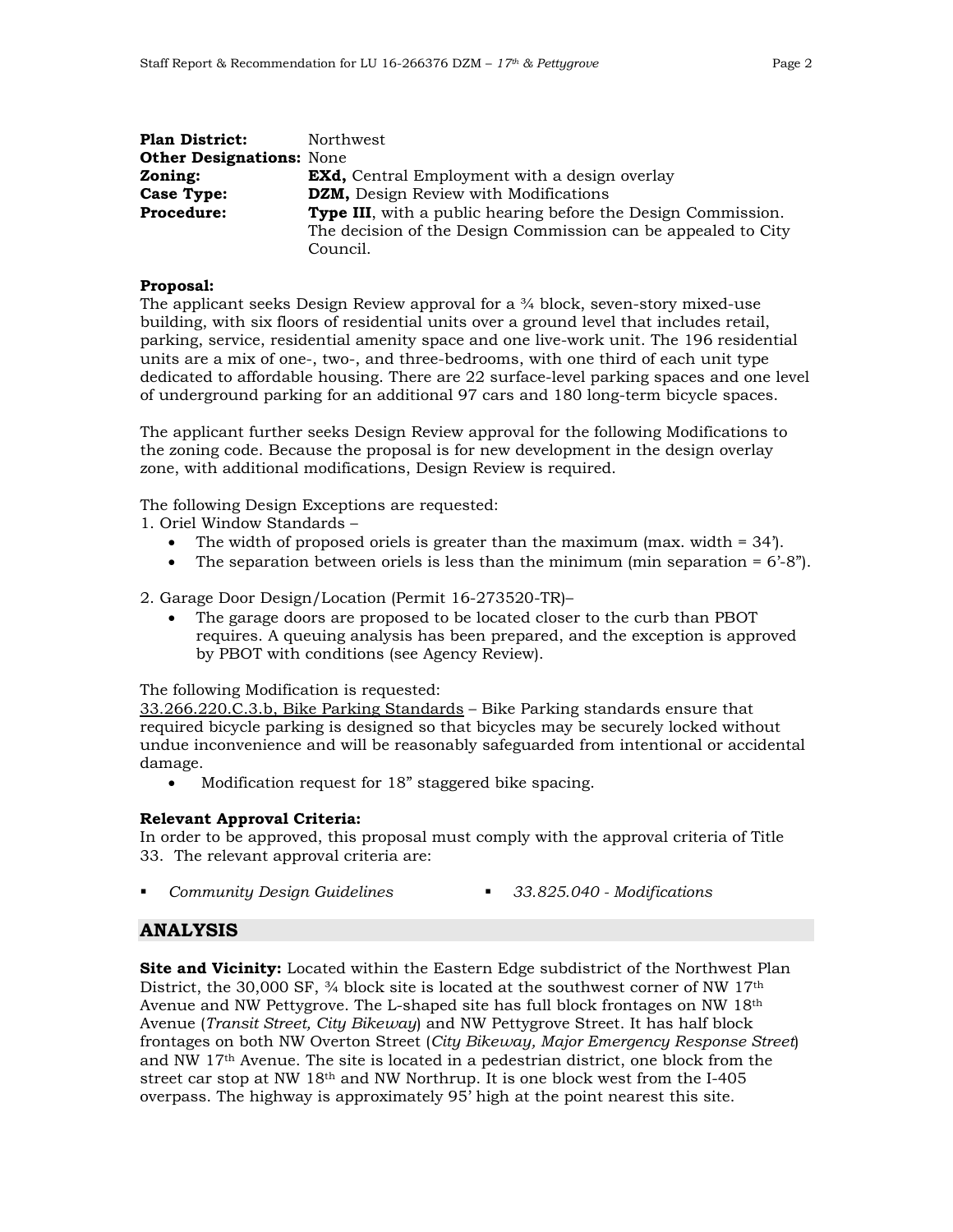Current conditions include two single-story commercial buildings and a surface parking lot. The remaining  $\frac{1}{4}$  block is developed with a 1.5 story building housing Dynasport – an auto-mechanic shop- and Huser Integrated Technologies – a software/cyber security company. To the east is Floor Factors, a two-story flooring showroom and warehouse. Parr Lumber's materials storage lot is across the street to the west. One- and two-story warehouses occupy much of the rest of the neighborhood. There is a smattering of both old and contemporary three- to five-story buildings scattered around the nearby area, and there are numerous pending Design Review applications for new 6-8 story buildings in the immediate vicinity. Predominant uses in the neighborhood include housing office/creative space, light industrial uses, and some retail.

There are many surface parking lots and vehicle areas throughout the neighborhood. Most are fairly small and are often located between the building they serve and the street. Many also have a long, continuous curb-cut with pull-in parking – a common pattern in industrial urban areas. Some parking lots lie to the side of buildings and are likely to occupy areas where other buildings once stood. Newer, higher-intensity development in the neighborhood provides structured parking.

**Zoning:** The Central Employment (EX) zone allows mixed uses and is intended for areas in the center of the City that have predominantly industrial-type development. The intent of the zone is to allow industrial and commercial uses which need a central location. Residential uses are allowed, but are not intended to predominate or set development standards for other uses in the area.

The Design Overlay Zone [d] promotes the conservation, enhancement, and continued vitality of areas of the City with special scenic, architectural, or cultural value. This is achieved through the creation of design districts and applying the Design Overlay Zone as part of community planning projects, development of design guidelines for each district, and by requiring design review. In addition, design review ensures that certain types of infill development will be compatible with the neighborhood and enhance the area.

The Northwest Plan District implements the Northwest District Plan, providing for an urban level of mixed-use development including commercial, office, housing, and employment. Objectives of the plan district include strengthening the area's role as a commercial and residential center. The regulations of this chapter: promote housing and mixed-use development; address the area's parking scarcity while discouraging auto-oriented developments; enhance the pedestrian experience; encourage a mixed-use environment, with transit supportive levels of development and a concentration of commercial uses, along main streets and the streetcar alignment; and minimize conflicts between the mixed-uses of the plan district and the industrial uses of the adjacent Guild's Lake Industrial Sanctuary.

**Land Use History:** City records indicate no prior land use reviews for this site.

**Agency Review:** A "Notice of proposal in Your Neighborhood" was mailed January 10, 2017. The following Bureaus have responded with no issue or concerns:

The Bureau of Environmental Services responded with the following comments: Based on the submitted infiltration testing, showing zero inches per hour at 2 ft bgs, BES will allow stormwater from the proposed project to discharge offsite to the combined sewer. However, the stormwater flows must be split approximately equally between the combined sewer in NW Pettygrove and the combined sewer in NW Overton, due to capacity issues in this location. Please see Exhibit E-1 for additional details.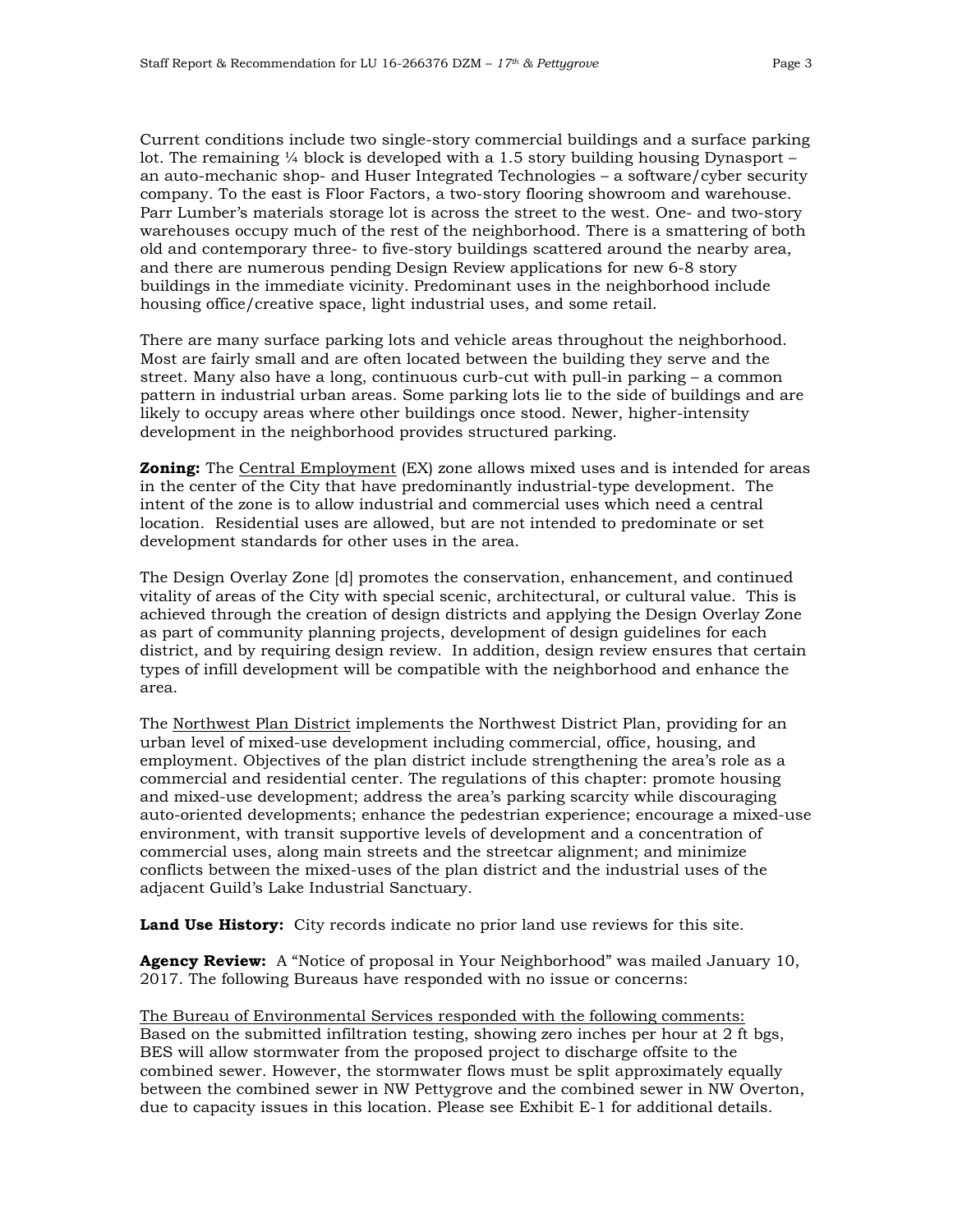The Bureau of Transportation responded with the following comments: Garage doors are proposed to be located closer to the curb than PBOT requires. However, with the prepared queuing analysis, the exception is approved with the following conditions:

- o Security gates must fully open/close in 5 second or less;
- o Security gates and drive aisles must be a minimum of 20 feet wide;
- o Overton security gate and drive aisle must have a minimum vertical clearance of 10 feet;
- o Parking spaces must be reserved for residential use only;
- o Gates must be activated by remote control with a 50-foot minimum radius, issued to all residents allowed access to the car and bicycle parking;
- o Security gate details and specifications must be added to the door schedule sheet of building permit plan set;
- o Any changes in the development parameters of this Design Exception, including number and location of driveways, number of parking spaces, and/or users of the garage will require a revised queuing analysis and approval of a new Driveway Design Exception.

Due to concerns about below grade utilities and sewer lines, Staff has not yet issued the below-grade encroachment permit requested by the applicant (Permit 16-278449-TR). The below-grade encroachment permit is necessary to allow for the proposed parking layout to extend beyond the property line. Until the location of the below-grade utilities is verified, and a plan is approved for protecting or moving them, PBOT cannot recommend approval of the Design Review. Please see Exhibit E-2 for additional details.

The Water Bureau responded with the following comments:

The Water Bureau has no issues with the proposed development and design review request. Please see Exhibit E-3 for additional details.

The Fire Bureau responded with the following comment:

The Fire Bureau has no issues with the proposed development and design review request. Please see Exhibit E-4 for additional details.

The Site Development Section of BDS responded with the following comment: The Site Development Section of BDS has no issues with the proposed development and design review request. Please see Exhibit E-5 for additional details.

The Life Safety Section of BDS responded with the following comments: The Life Safety Section of BDS has no issues with the proposed development and design review request. Please see Exhibit E-6 for additional details.

**Neighborhood Review:** A Notice of Proposal in Your Neighborhood was mailed on January 10, 2017.

At the time this report was written, no written responses had been received from either the Neighborhood Association or notified property owners in response to the proposal.

# **ZONING CODE APPROVAL CRITERIA**

**(1) DESIGN REVIEW (33.825)**

**33.825.010 Purpose** Design Review ensures: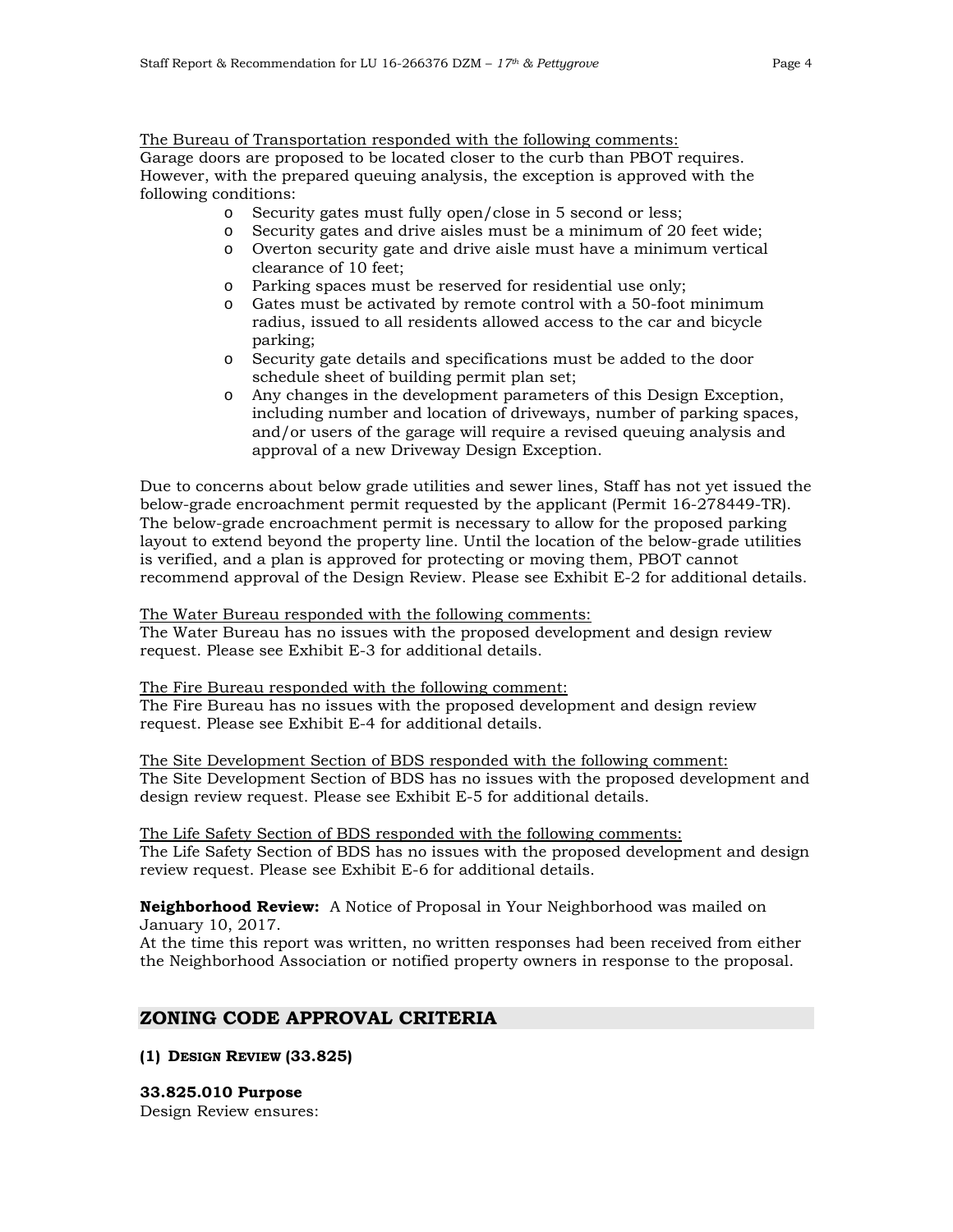- That development conserves and enhances the recognized special design values of a site or area;
- The conservation, enhancement, and continued vitality of the identified scenic, architectural, and cultural values of each design district;
- That certain types of infill development will be compatible with the neighborhood and enhance the area; and
- High design quality of public and private projects.

## **33.825.055 Design Review Approval Criteria**

A design review application will be approved if the review body finds the applicant to have shown that the proposal complies with the design guidelines for the area.

It is important to emphasize that design review goes beyond minimal design standards and is viewed as an opportunity for applicants to propose new and innovative designs. The design guidelines are not intended to be inflexible requirements. Their mission is to aid project designers in understanding the principal expectations of the city concerning urban design.

The review body conducting design review may waive individual guidelines for specific projects should they find that one or more fundamental design guidelines is not applicable to the circumstances of the particular project being reviewed.

The review body may also address aspects of a project design which are not covered in the guidelines where the review body finds that such action is necessary to better achieve the goals and objectives of design review in the Central City.

**Findings**: The site is designated with design overlay zoning (d), therefore the proposal requires Design Review approval. Because the site is within the Northwest Plan District, the applicable approval criteria are the Community Design Guidelines.

## **Community Design Guidelines**

The Community Design Guidelines consist of a set of guidelines for design and historic design cases in community planning areas outside of the Central City. These guidelines address the unique and special characteristics of the community plan area and the historic and conservation districts. The Community Design Guidelines focus on three general categories: **(P) Portland Personality,** which establishes Portland's urban design framework; **(E) Pedestrian Emphasis,** which states that Portland is a city for people as well as cars and other movement systems; and **(D) Project Design,** which assures that each development is sensitive to both Portland's urban design framework and the users of the city.

#### *Staff has considered all guidelines and has addressed only those guidelines considered applicable to this project.*

**P1. Plan Area Character.** Enhance the sense of place and identity by incorporating site and building design features that respond to the area's desired characteristics and traditions.

**D7. Blending into the Neighborhood.** Reduce the impact of new development on established neighborhoods by incorporating elements of nearby, quality buildings such as building details, massing, proportions, and materials.

**D8. Interest, Quality, and Composition.** All parts of a building should be interesting to view, of long lasting quality, and designed to form a cohesive composition.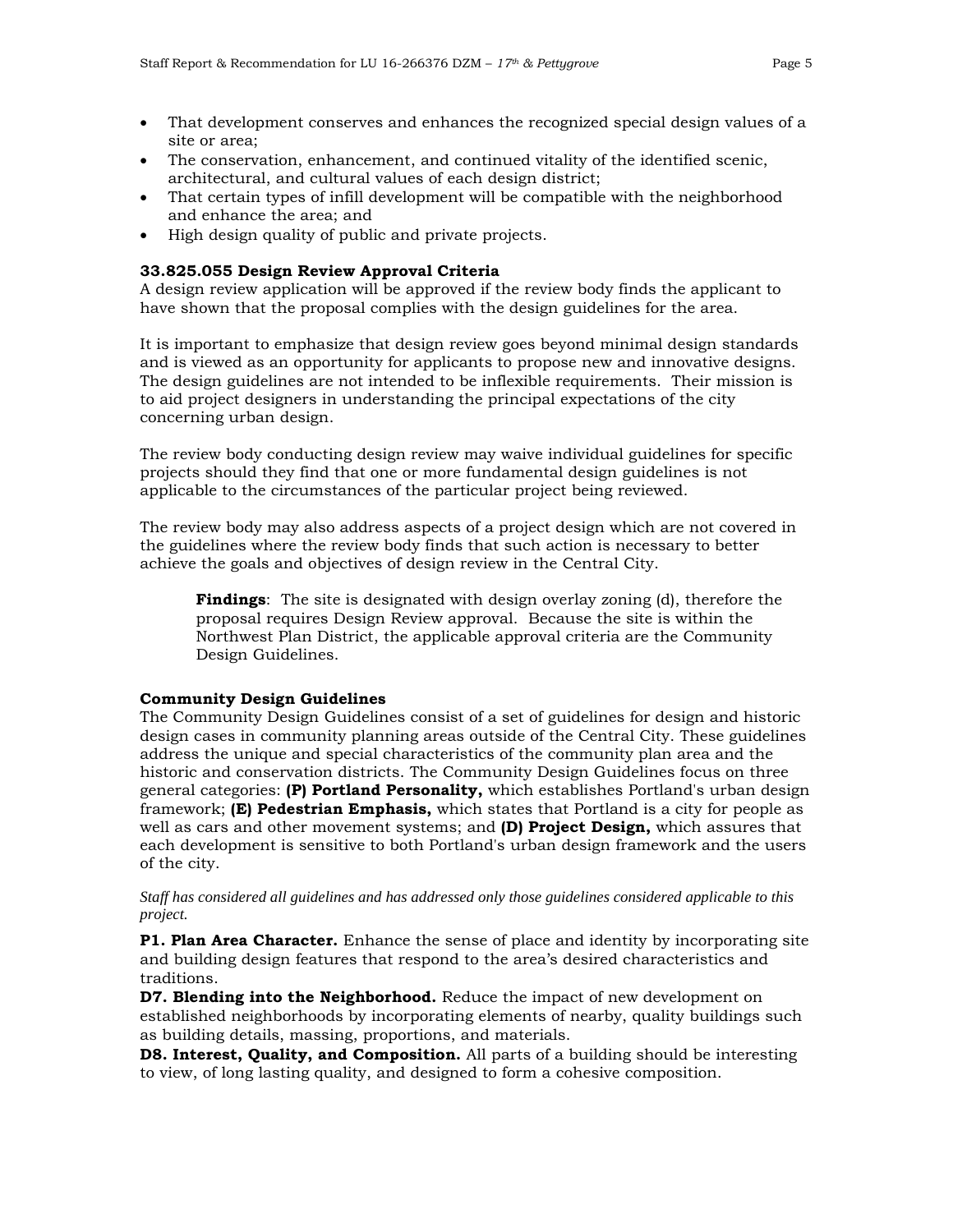**Findings for P1, D7, D8:** The site is located within Urban Character Area C: Eastern Edge, which is an architecturally diverse area in the Northwest Plan District. This area once served as the transitional boundary between the residential and industrial portions of Northwest Portland. The desired characteristics of the Eastern Edge encourage the continuation of the architectural diversity and partial block massing and screened parking behind or below buildings.

*The Eastern Edge Subarea, is one of the most dynamic, multiple-use areas within Northwest Portland. It contains light industrial, multiple dwelling residential, single detached dwellings, service uses, entertainment activities, and offices to international corporations. It works in part because of the scale of development is similar. Industrial and business uses are limited by block and parcel structure. Access to the regional transportation system is to the east, limiting heavy impacts on the residential community to the west. The area provides the local community with housing, services, community uses, and jobs. Residents who move to this subarea know that they are sharing spaces with other uses and are generally not prone to take offense at reasonable impacts from their neighboring non-residential uses.*

The site is at a transition point between both the residential and industrial zones, the newly developed Conway district a few blocks to the north, and the 95' high I-405 overpass one block to the south. Its full-block facades have been broken into a pattern of projections and erosions to reduce the scale and to better incorporate proportions and typologies found elsewhere in the district. In alignment with district goals, the building's height will help to screen the rest of the neighborhood from the freeway, parking has been located underground and deep within the site, and all parking is screened by fast acting garage doors.

The design includes a distinct base that differs in height, window proportions, and materials from the upper floors; topped with six stories of offset, stacked brick modules. The blocks shift and slide to create horizontal and vertical oriel projections, separated with recesses where the building is pulled back from the property line. The rhythm of oriel windows on upper stories and the pattern of façade projections and recesses further serves to reduce the scale of the ¾ block building.

The brick material incorporates fine-grained detailing such as raked coursing around windows and bands of vertical and horizontal norman brick running bond. At the ground level, the vertical wood cladding within all recessed entryways, and the patterning of horizontal board formed concrete continues to add detailing and interest to the pedestrian environment. These smaller details create a visually interesting building when viewed up close. The subtle massing shifts, combined with smaller scale detailing, creates an interesting composition and high quality contribution to the Northwest Plan District. *These guidelines are met.*

**D2. Main Entrances.** Make the main entrances to houses and buildings prominent, interesting, pedestrian accessible, and transit-oriented.

**Findings:** The main entrance to the building is located at the intersection of NW 18th (a transit street and a City Bikeway) and NW Pettygrove. The prominence of the recessed entrance is accentuated by the sheltered front porch feature, lush ground-level plantings, and a deep canopy that is significantly larger than other canopies on the building and clad in wood.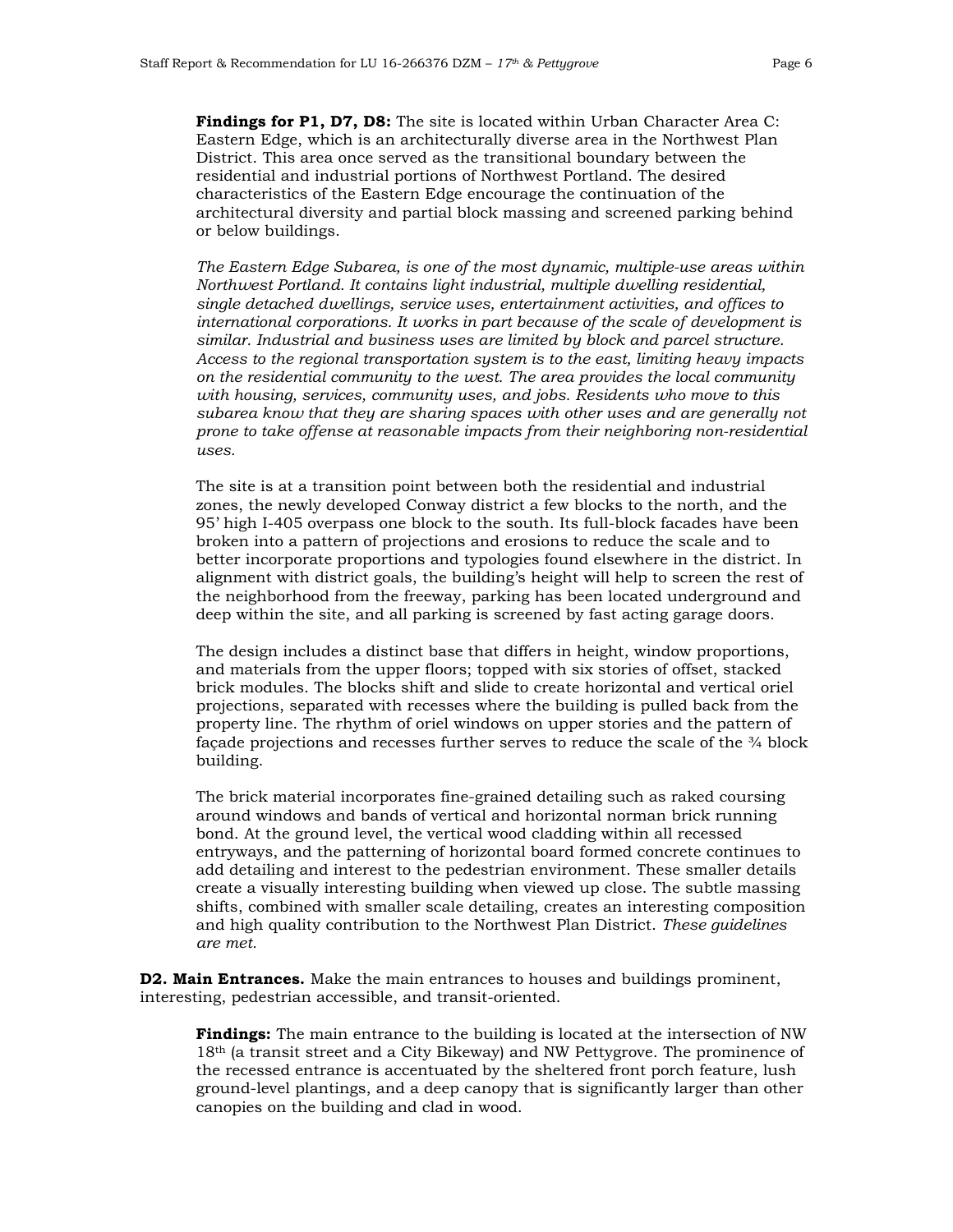*This guideline is met.*

**D3. Landscape Features.** Enhance site and building design through appropriate placement, scale, and variety of landscape features.

**Findings:** The street level parking is capped, and its roof is developed with a large stormwater planter, trees, five private patios and two large residential common decks. Inside, the residential fitness space and two amenity rooms look out onto the common decks. This shared outdoor space and the adjacent interior amenity spaces will capture east and southern light, and are sheltered from the wind and the hottest summer sunshine. This is an appropriate placement for a shared space that will truly provide year-round benefit to the residents. The proposed plant palette includes drought-tolerant, pollinatorfriendly plants that will offer year-round visual interest. *This guideline is met.*

**D4. Parking Areas and Garages.** Integrate parking in a manner that is attractive and complementary to the site and its surroundings. Locate parking in a manner that minimizes negative impacts on the community and its pedestrians. Design parking garage exteriors to visually respect and integrate with adjacent buildings and environment.

**Findings:** The proposal includes curb cuts for two mid-block parking garage entrances. The entrance to the covered, street level parking area is accessed from NW Overton Street. The entrance to the underground parking garage is accessed from NW 17th Avenue. Both parking areas are screened from view from the sidewalk, with high-speed garage doors that are minimally recessed from the property line. The garage exhaust louvers are located above the pedestrian level and other service areas have been tucked back into the building to avoid creating long bands of windowless street-level façade.

However, the proposal for two vehicle entries not only reduces ground floor windows and active storefront opportunities, but also negatively impacts 180 required long term bike parking stalls for bicyclists. The majority of the vehicle parking, and all long-term residential bike parking are proposed to be located in the underground parking garage. Therefore, residents who commute by bike will have to navigate the garage door, a steep garage entry, auto traffic within the garage, and circuitous drive aisles to the designated bike parking at the furthest corner of the garage.

As stated in the Purpose Statement for Bike Parking in the Portland Zoning Code *(33.266.200):*

*Bicycle parking is required for most use categories to encourage the use of bicycles by providing safe and convenient places to park bicycles. Long-term bicycle parking provides employees, students, residents, commuters and others who generally stay at a site for several hours, a secure and weather-protected place to park bicycles.* 

Since the proposal includes two parking areas: a surface parking area for 22 cars, and the underground parking area for 97 cars and 180 bicycles, Staff encourages the relocation of some, or all, of the bike parking to the street level parking accessed from NW Overton. Doing so will allow bike users a more convenient, easily accessible parking area with significantly fewer cars to navigate. It will allow for a more direct path, with greater visibility and safety, between the street and the bike parking.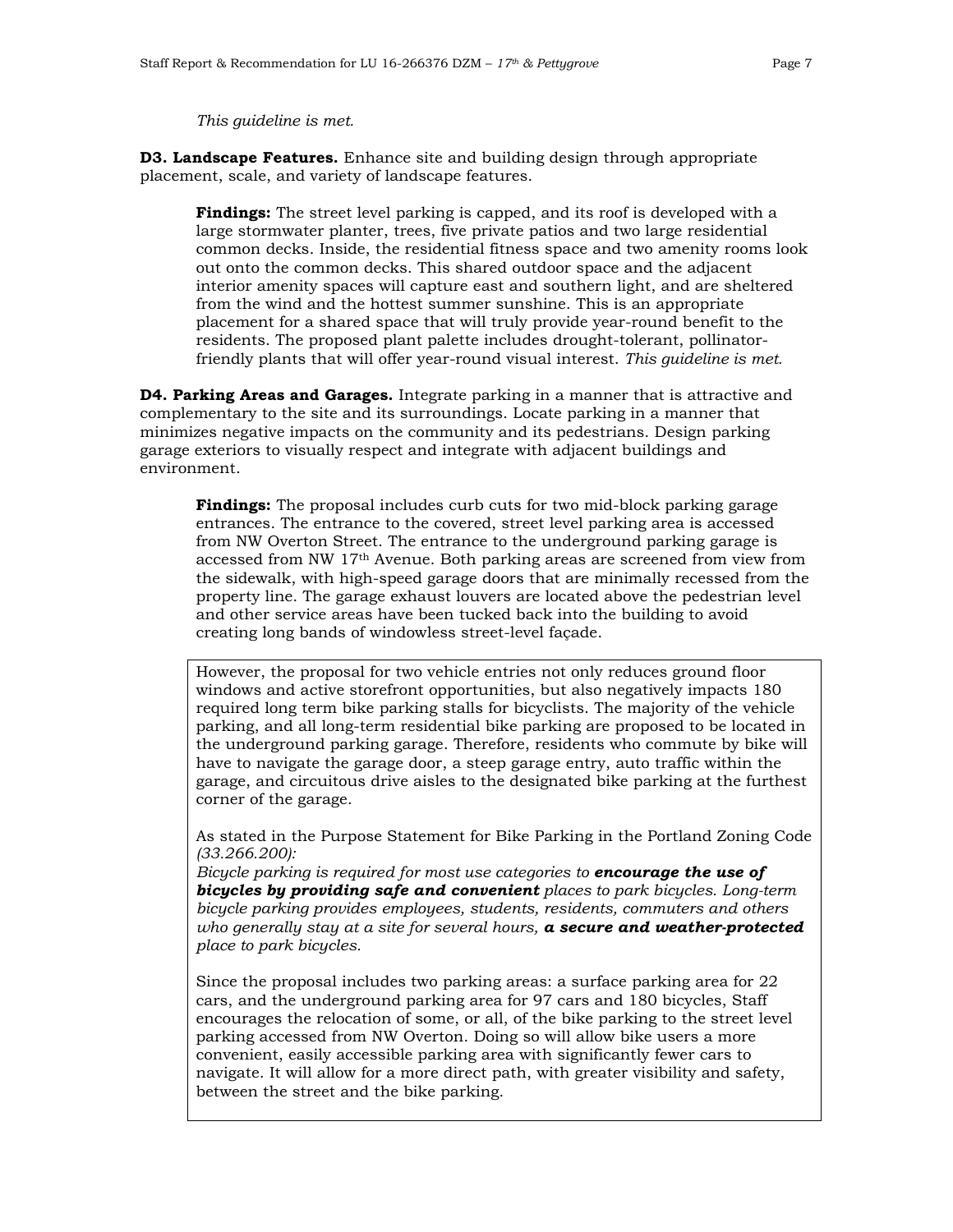Additionally, The Bureau of Transportation has outstanding issues regarding the below grade encroachment permit. Until these issues are resolved, PBOT is unable to give approval for design review.

*This guideline is not yet met.*

**D5. Crime Prevention.** Use site design and building orientation to reduce the likelihood of crime through the design and placement of windows, entries, active ground level uses, and outdoor areas.

**Findings:** The proposed design includes several features that reduce the likelihood of crime. These include secured auto and bicycle parking, a spacious and central residential entry, and transparent glazing and active uses on the ground floor that provide "eyes on the street".

Both parking garage entries will be operable with a remote issued to residents. Bicyclists are likely to need to stop their bikes outside the garage while they locate their remotes in pockets or bags, or to wait for exiting cars to leave the garage. These obstacles to entering the underground garage, particularly at night, can be an inconvenient and potentially dangerous condition.

In consideration of the different urban conditions on NW 17th Avenue and NW Overton, Staff encourages the applicant to consider moving the long-term bicycle parking to the street-level parking area, accessed off NW Overton, rather than locating it in the below-ground parking garage accessed from NW 17th Avenue. While the NW  $17<sup>th</sup>$  Street frontage has no nearby ground level units, and has office/warehouse uses across the street, the NW Overton garage entrance is visible from residential units across the street and the commercial space in this building that is intended to be a restaurant. There are no likely hiding spaces beside it, and since it is at grade and has fewer parking spaces, it will be easier for bikers to ride in without dismounting from their bicycles. *This guideline is not yet met.*

**E1. The Pedestrian Network.** Create an efficient, pleasant, and safe network of sidewalks and paths for pedestrians that link destination points and nearby residential areas while visually and physically buffering pedestrians from vehicle areas.

**Findings:** The proposed mixed-use building will abut the street lot lines, and will provide direct pedestrian access from the building to the sidewalk. The ground floor façade includes recesses for a landscaped residential lobby "front porch" and covered short-term bicycle storage. Both are easily visible and accessible from the residential lobby.

Due to a sloped site, the building's interior floor level is 3' above the sidewalk along NW 17th Avenue. However, the residential workshop amenity space will have transparent roll-up garage doors that facilitate views into and out of the space, allowing pedestrians to observe the activities within.

The two high-speed garage doors screen the pedestrians from surface and belowgrade parking. Both doors are placed within 3' of the building façade, to minimize the impact of recessed garage entries on the pedestrian experience. *This guideline has been met.*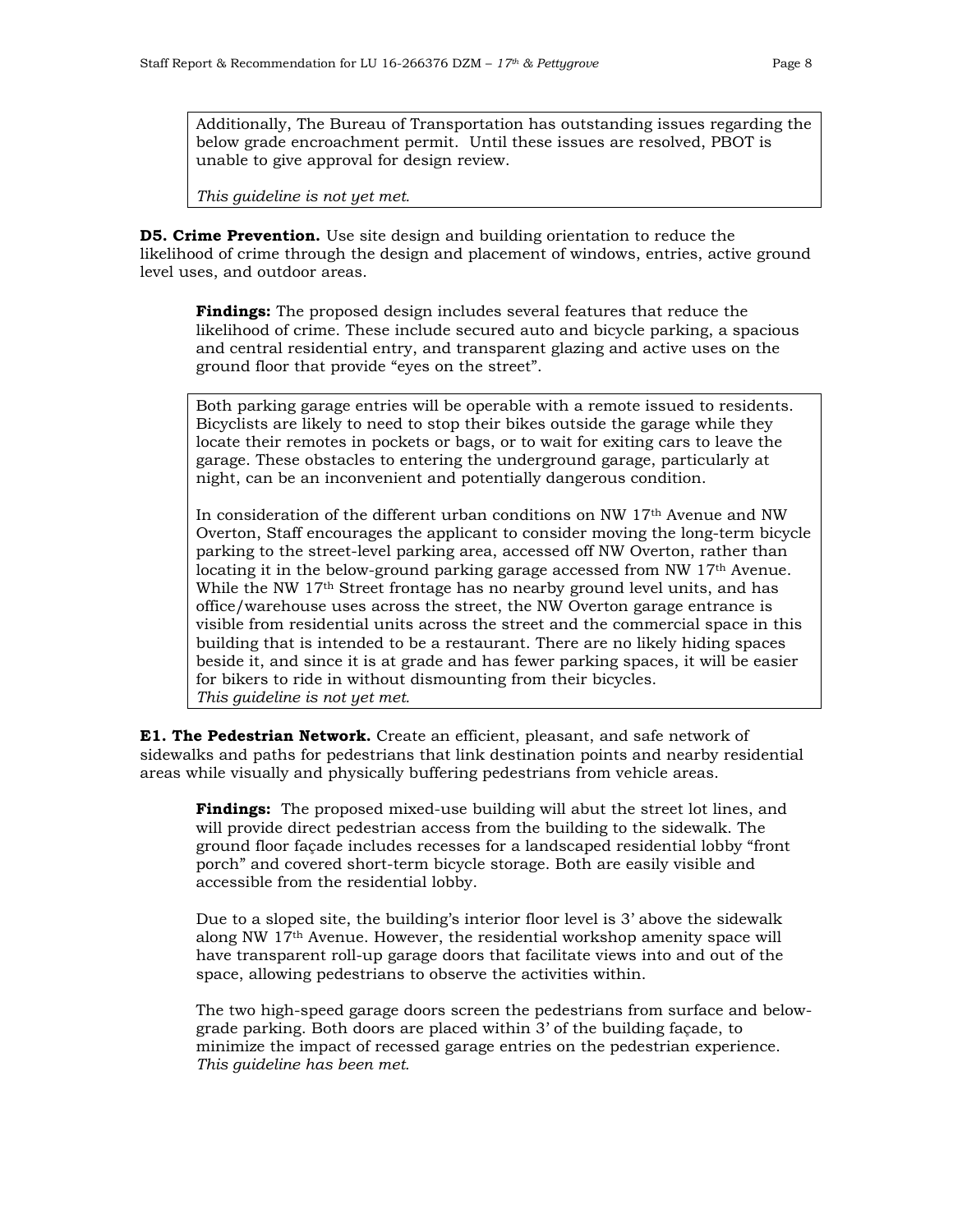**E2. Stopping Places.** New large scale projects should provide comfortable places along pedestrian circulation routes where people may stop, visit meet, and rest. **E5. Light, Wind, and Rain.** Enhance the comfort of pedestrians by locating and designing buildings and outdoor areas to control the adverse effects of sun, shadow, glare, reflection, wind, and rain.

Findings for E2, E5: The proposed design incorporates ten recessed entry/egress doors, all of which have similar steel canopies to provide shelter, shade and a sense of enclosure. The steel canopies above each commercial entrance on the ground level, and the recessed, wood-clad entrance to the residential lobby at NW 18th & NW Pettygrove, provide sufficient cover to ease transition into, and out of, interior spaces. They allow for residents, pedestrians and commercial tenants to stand under cover, sit and rest. *These guidelines are met.*

**E3. The Sidewalk Level of Buildings.** Create a sense of enclosure and visual interest to buildings along sidewalks and pedestrian areas by incorporating small scale building design features, creating effective gathering places, and differentiating street level facades.

**Findings:** The ground floor level of the proposed new building is distinguished from the upper floors by large storefront windows, horizontal board formed concrete stem walls, steel and wood canopies, and the patterns of recesses and projections of stories 2 through 6. The new building wall and projecting canopies create a strong sense of enclosure along the sidewalk.

The welcoming residential lobby area with integrated seating, recessed entries, storefront window bays, canopies, and sporadic upper story projections that create additional cover over the sidewalk, create a visually interesting ground floor wall both day and night. The applicant has proposed a two-story live-work unit with all living functions at the back of the unit and on the second level mezzanine. The storefront systems, canopies and entrances are consistent with others on the building, contributing to a coherent and attractive sidewalk level. *This guideline has been met.* 

**E4. Corners that Build Active Intersections.** Create intersections that are active, unified, and have a clear identity through careful scaling detail and location of buildings, outdoor areas, and entrances.

**Findings:** Each of the site's three corners have unique programs at the groundlevel, but are articulated through similar stacked oriel projections above. The oriels at the corners are deeper projections than those proposed elsewhere on the building. The oriels provide a sense of enclosure and help to identify the primary entrances for each of the corner entrances. Staff has encouraged the applicant to reduce the projections over the residential ground level unit and parking garage entrances, and to reserve the largest oriel projections for the more significant corners over the residential lobby and the commercial space at the corner of NW 18th and NW Overton.

• The primary residential entry is located at the corner of **NW Pettygrove and NW 18th**. This corner is articulated with a recessed lobby entrance framed by integrated seating and landscaping. The wood cladding and canopies, the seating, and the plantings serve to soften the space and create a welcoming, residential environment.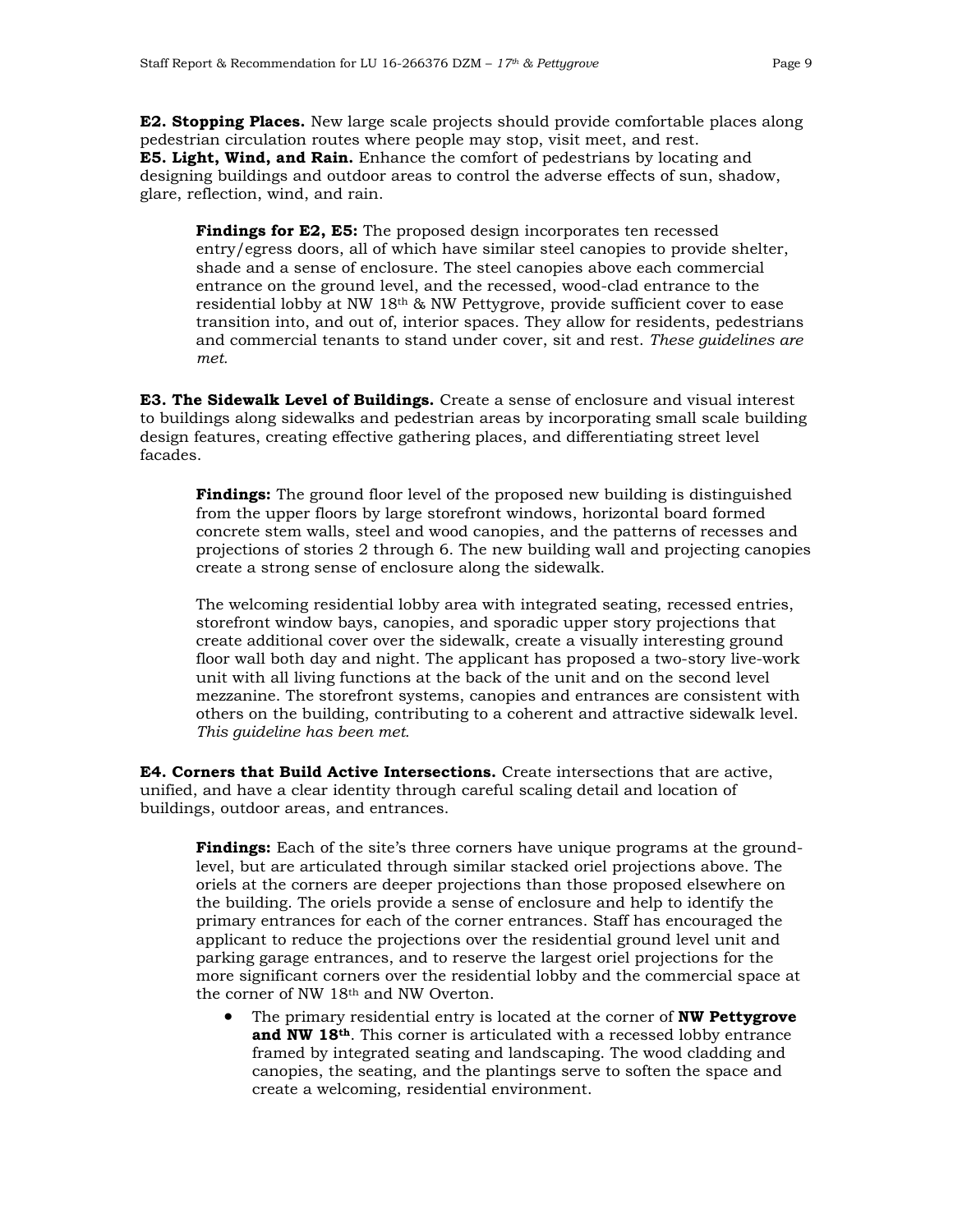- The corner of **NW Overton and NW 18th** is most visible as approached via the NW 18th transit street. This corner is intended to have a groundlevel restaurant, and its simple glass and concrete base presents an elegant plinth for the stacked brick modular architecture above.
- The corner of **NW Pettygrove and NW 17th** has a true live-work unit at the ground level, with a large, open commercially-viable space on the main level and an upper mezzanine for sleeping. *This guideline is met.*

#### **(2) MODIFICATION REQUESTS (33.825)**

## **33.825.040 Modifications That Will Better Meet Design Review Requirements:**

The review body may consider modification of site-related development standards, including the sign standards of Chapters 32.32 and 32.34 of the Sign Code, as part of the design review process. These modifications are done as part of design review and are not required to go through the adjustment process. Adjustments to use-related development standards (such as floor area ratios, intensity of use, size of the use, number of units, or concentration of uses) are required to go through the adjustment process. Modifications that are denied through design review may be requested as an adjustment through the adjustment process. The review body will approve requested modifications if it finds that the applicant has shown that the following approval criteria are met:

- **A. Better meets design guidelines.** The resulting development will better meet the applicable design guidelines; and
- **B. Purpose of the standard.** On balance, the proposal will be consistent with the purpose of the standard for which a modification is requested.

The following modifications are requested:

1. Standards for all bicycle parking (Section 33.266.220.C.3.b) – Bike Parking standards ensure that required bicycle parking is designed so that bicycles may be securely locked without undue inconvenience and will be reasonably safeguarded from intentional or accidental damage.

**Findings:** The project includes 222 total long-term bicycle parking spaces, which is based on proposed residential and live-work units, and retail floor area. Of these, 45 are proposed to be located in units, with an additional 177 in the below-ground parking garage. Accommodating 177 bicycle parking spaces in a horizontal rack would consume considerable floor area. Relying on a vertical/wall hanging bike rack is a more efficient use of space, and is identical to the parking system recently approved in numerous Design Reviews throughout the City. The proposed functional and space efficient system better meets the design guidelines because it eases floor plan demands and results in additional opportunities for active uses at the street, such as a lobby and commercial tenant spaces.

The proposed bike rack system is engineered to stagger bikes vertically to allow the handle bars to overlap. This allows the proposed racks, within an 18" space, to provide the same level of service that would be provided by a standard 24" on center spacing. A 5' minimum aisle is still provided behind each bicycle rack. The rack system will be located within a secure bike storage room in a below-grade, secure parking area. For these reasons, the bicycle parking system is safe and secure, and designed to avoid any intentional or accidental damage to bicycles; as such, the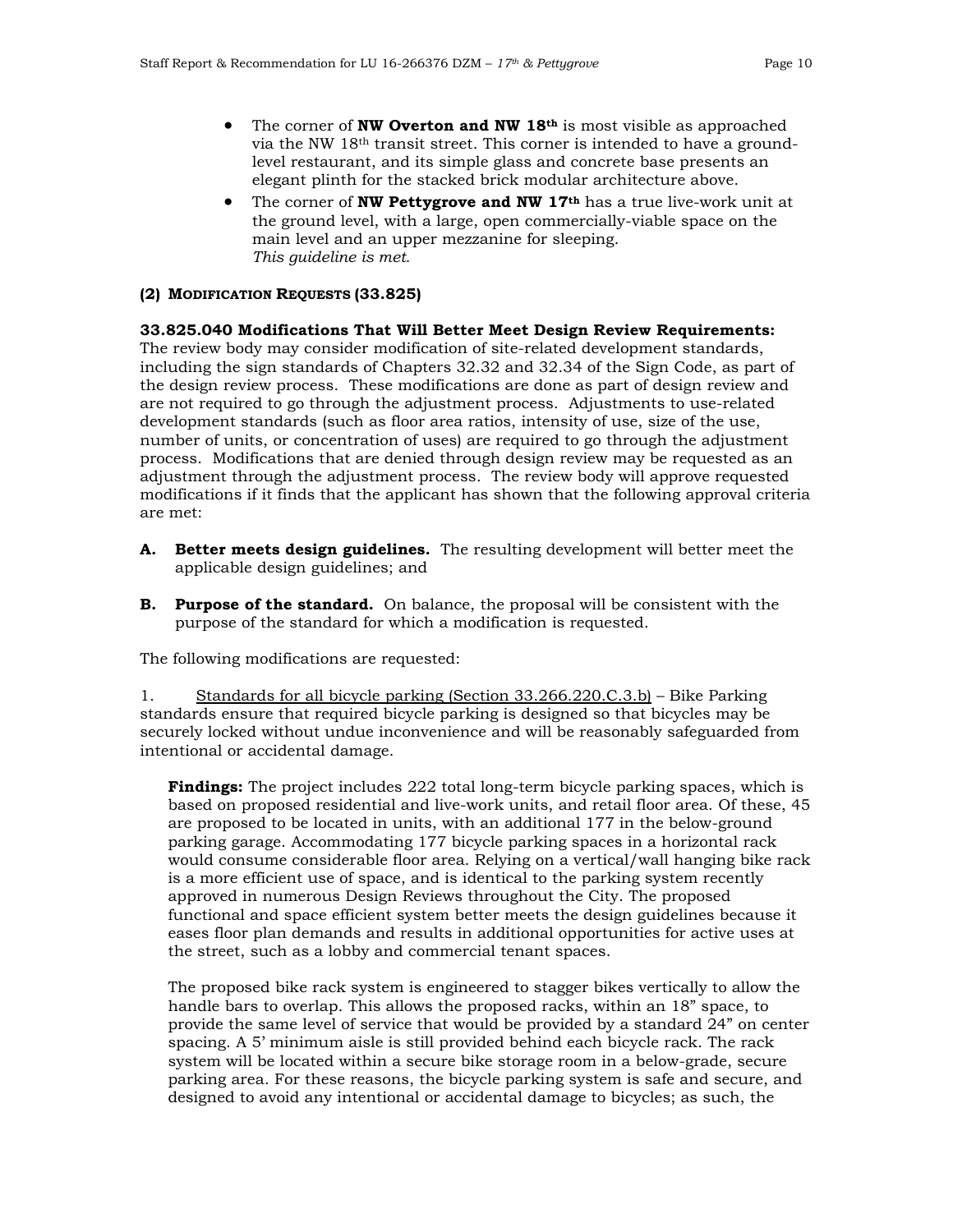proposal is consistent with the purpose statement of the bicycle parking standards. *These criteria have been met.*

## **DEVELOPMENT STANDARDS**

Unless specifically required in the approval criteria listed above, this proposal does not have to meet the development standards in order to be approved during this review process. The plans submitted for a building or zoning permit must demonstrate that all development standards of Title 33 can be met, or have received an Adjustment or Modification via a land use review prior to the approval of a building or zoning permit.

## **CONCLUSIONS**

The proposal provides desired residential density and underground parking, while utilizing the materials, architectural elements and proportions of historic buildings in the neighborhood, and meeting most of the required guidelines.

The required design review process for large scale development proposals exists to promote the conservation, enhancement, and continued vitality of areas of the City with special scenic, architectural, or cultural value. The architect and development team have worked closely with design review Staff to modify this proposal to better meet the guidelines. This proposal successfully responds to most of the critical areas discussed with Staff.

However, the proposal also does not respond fully to two critical Community Design Guidelines, and an unresolved underground parking encroachment review with PBOT, as addressed in this Staff Report and Recommendation. Staff has identified these two areas of concern:

Issue 1: Parking Areas and Garages (*D.4*)

- a. Two curb cuts on two street frontages reduces ground floor windows and active ground level programming;
- b. Locating all bike parking in the underground garage, rather than the surface parking area negatively impacts bicyclists.

Issue 2: Crime Prevention (*D.5*)

a. Accessing the underground parking garage creates real and perceived danger for bicyclists that may be reduced by relocating bike parking.

As indicated in detail above, the Bureau of Transportation has outstanding issues regarding the below grade encroachment permit. Until these issues are resolved, PBOT is unable to give approval for design review. Staff feels the extended timeframe, while the applicant resolves issues with the Encroachment Committee, is an opportunity to also incorporate feedback from the Design Commission and to further strengthen the project.

# **TENTATIVE STAFF RECOMMENDATION**

(May be revised upon receipt of new information at any time prior to the Design Commission decision)

Denial.

===================================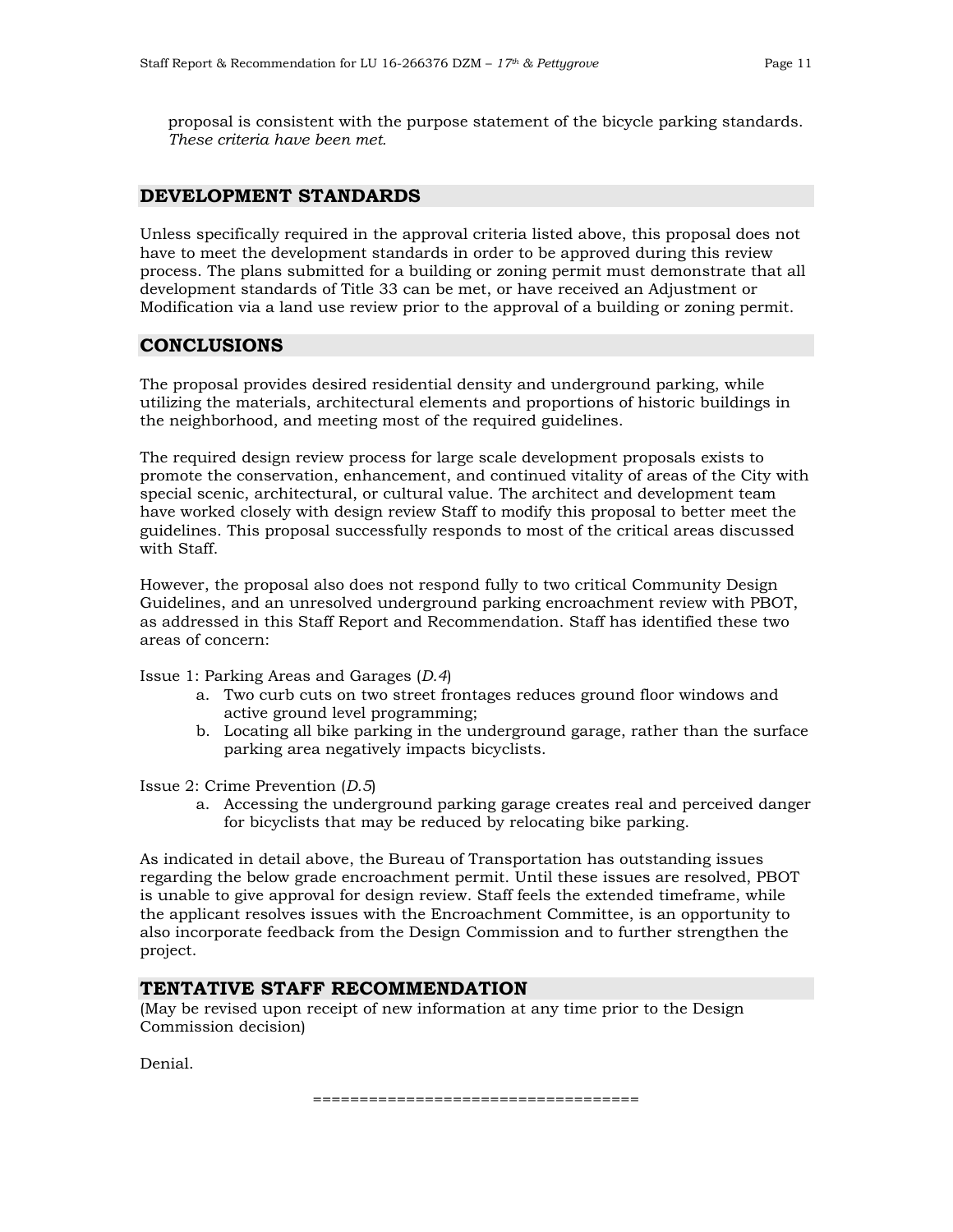**Procedural Information.** The application for this land use review was submitted on October 28, 2016, and was determined to be complete on November 23, 2016.

*Zoning Code Section 33.700.080* states that Land Use Review applications are reviewed under the regulations in effect at the time the application was submitted, provided that the application is complete at the time of submittal, or complete within 180 days. Therefore, this application was reviewed against the Zoning Code in effect on October 28, 2016.

*ORS 227.178* states the City must issue a final decision on Land Use Review applications within 120-days of the application being deemed complete. The 120-day review period may be waived or extended at the request of the applicant. In this case, the applicant waived the 120-day review period, as stated with Exhibit (A.1). Unless further extended by the applicant, **the 120 days will expire on: March 23, 2017.**

**Some of the information contained in this report was provided by the applicant.** As required by Section 33.800.060 of the Portland Zoning Code, the burden of proof is on the applicant to show that the approval criteria are met. The Bureau of Development Services has independently reviewed the information submitted by the applicant and has included this information only where the Bureau of Development Services has determined the information satisfactorily demonstrates compliance with the applicable approval criteria. This report is the recommendation of the Bureau of Development Services with input from other City and public agencies.

**This report is not a decision. The review body for this proposal is the Design Commission who will make the decision on this case.** This report is a recommendation to the Design Commission by the Bureau of Development Services. The review body may adopt, modify, or reject this recommendation. The Design Commission will make a decision about this proposal at the hearing or will grant a continuance. Your comments to the Design Commission can be mailed, c/o the Design Commission, 1900 SW Fourth Ave., Suite 5000, Portland, OR 97201 or faxed to 503- 823-5630.

You will receive mailed notice of the decision if you write a letter received before the hearing or testify at the hearing, or if you are the property owner or applicant. You may review the file on this case by appointment at our office at 1900 SW Fourth Ave., Suite 5000, Portland, OR 97201. Please call the file review line at 503-823-7617 to schedule an appointment.

**Appeal of the decision.** The decision of the Design Commission may be appealed to City Council, who will hold a public hearing. If you or anyone else appeals the decision of the Design Commission, City Council will hold an evidentiary hearing, one in which new evidence can be submitted to them. Upon submission of their application, the applicant for this land use review chose to waive the 120-day time frame in which the City must render a decision. This additional time allows for any appeal of this proposal to be held as an evidentiary hearing.

**Who can appeal:** You may appeal the decision only if you write a letter which is received before the close of the record for the hearing, if you testify at the hearing, or if you are the property owner/applicant. **Appeals must be filed within 14 days of the decision. An appeal fee of \$5000.00 will be charged.**

Additional information on how to file and the deadline for filing an appeal will be included with the decision. Assistance in filing the appeal and information on fee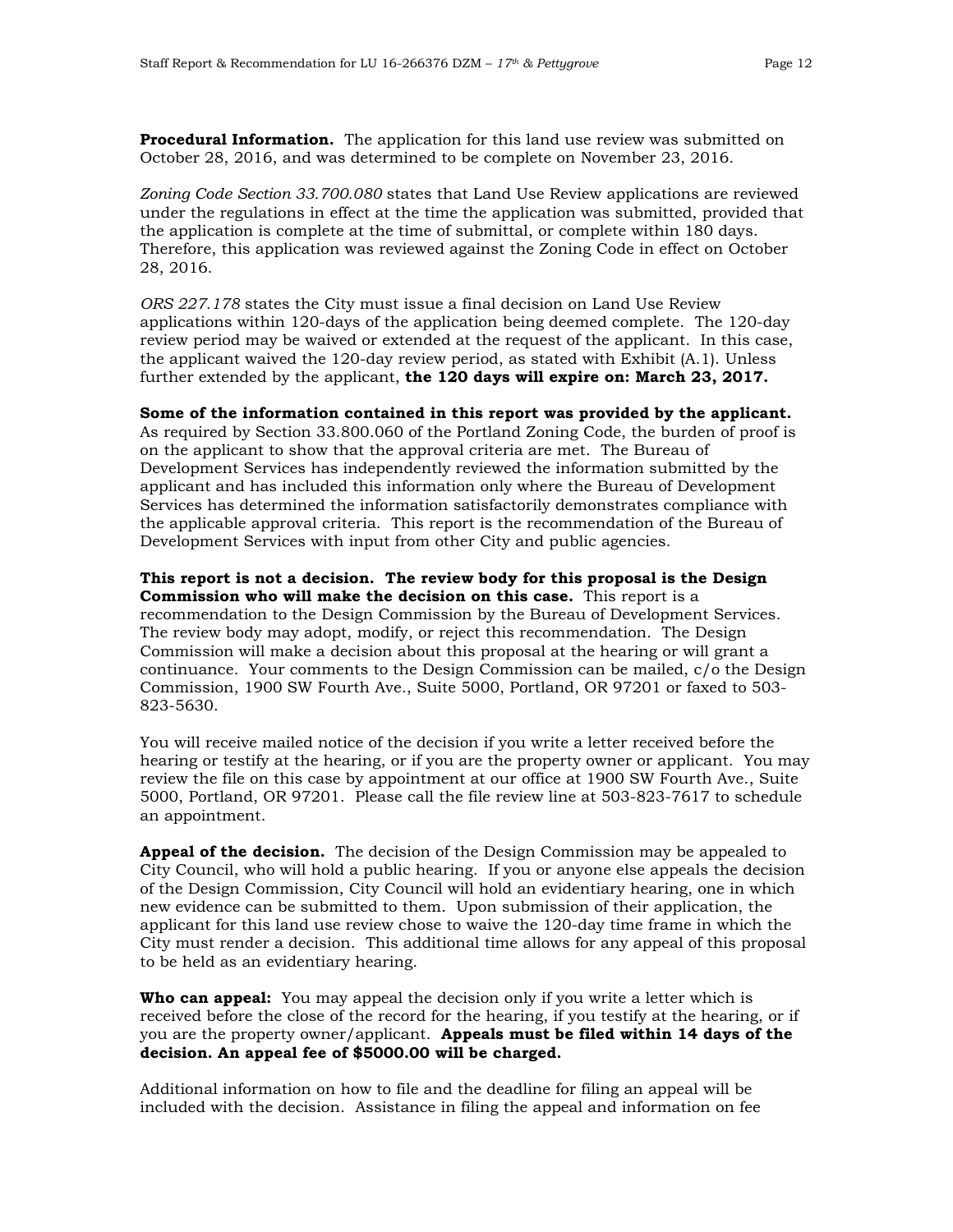waivers are available from the Bureau of Development Services in the Development Services Center, 1900 SW Fourth Ave., First Floor. Neighborhood associations recognized by the Office of Neighborhood Involvement may qualify for a waiver of the appeal fee provided that the association has standing to appeal. The appeal must contain the signature of the Chair person or other person authorized by the association, confirming the vote to appeal was done in accordance with the organization's bylaws.

Neighborhood associations, who wish to qualify for a fee waiver, must complete the Type III Appeal Fee Waiver Request for Organizations Form and submit it prior to the appeal deadline. The Type III Appeal Fee Waiver Request for Organizations Form contains instructions on how to apply for a fee waiver, including the required vote to appeal.

#### **Recording the final decision.**

If this Land Use Review is approved the final decision must be recorded with the Multnomah County Recorder. A few days prior to the last day to appeal, the City will mail instructions to the applicant for recording the documents associated with their final land use decision.

• A building or zoning permit will be issued only after the final decision is recorded.

The applicant, builder, or a representative may record the final decision as follows:

- By Mail: Send the two recording sheets (sent in separate mailing) and the final Land Use Review decision with a check made payable to the Multnomah County Recorder to: Multnomah County Recorder, P.O. Box 5007, Portland OR 97208. The recording fee is identified on the recording sheet. Please include a selfaddressed, stamped envelope.
- In Person: Bring the two recording sheets (sent in separate mailing) and the final Land Use Review decision with a check made payable to the Multnomah County Recorder to the County Recorder's office located at 501 SE Hawthorne Boulevard, #158, Portland OR 97214. The recording fee is identified on the recording sheet.

For further information on recording, please call the County Recorder at 503-988-3034 For further information on your recording documents please call the Bureau of Development Services Land Use Services Division at 503-823-0625.

**Expiration of this approval.** An approval expires three years from the date the final decision is rendered unless a building permit has been issued, or the approved activity has begun.

Where a site has received approval for multiple developments, and a building permit is not issued for all of the approved development within three years of the date of the final decision, a new land use review will be required before a permit will be issued for the remaining development, subject to the Zoning Code in effect at that time.

Zone Change and Comprehensive Plan Map Amendment approvals do not expire.

**Applying for your permits.** A building permit, occupancy permit, or development permit must be obtained before carrying out this project. At the time they apply for a permit, permittees must demonstrate compliance with:

All conditions imposed here.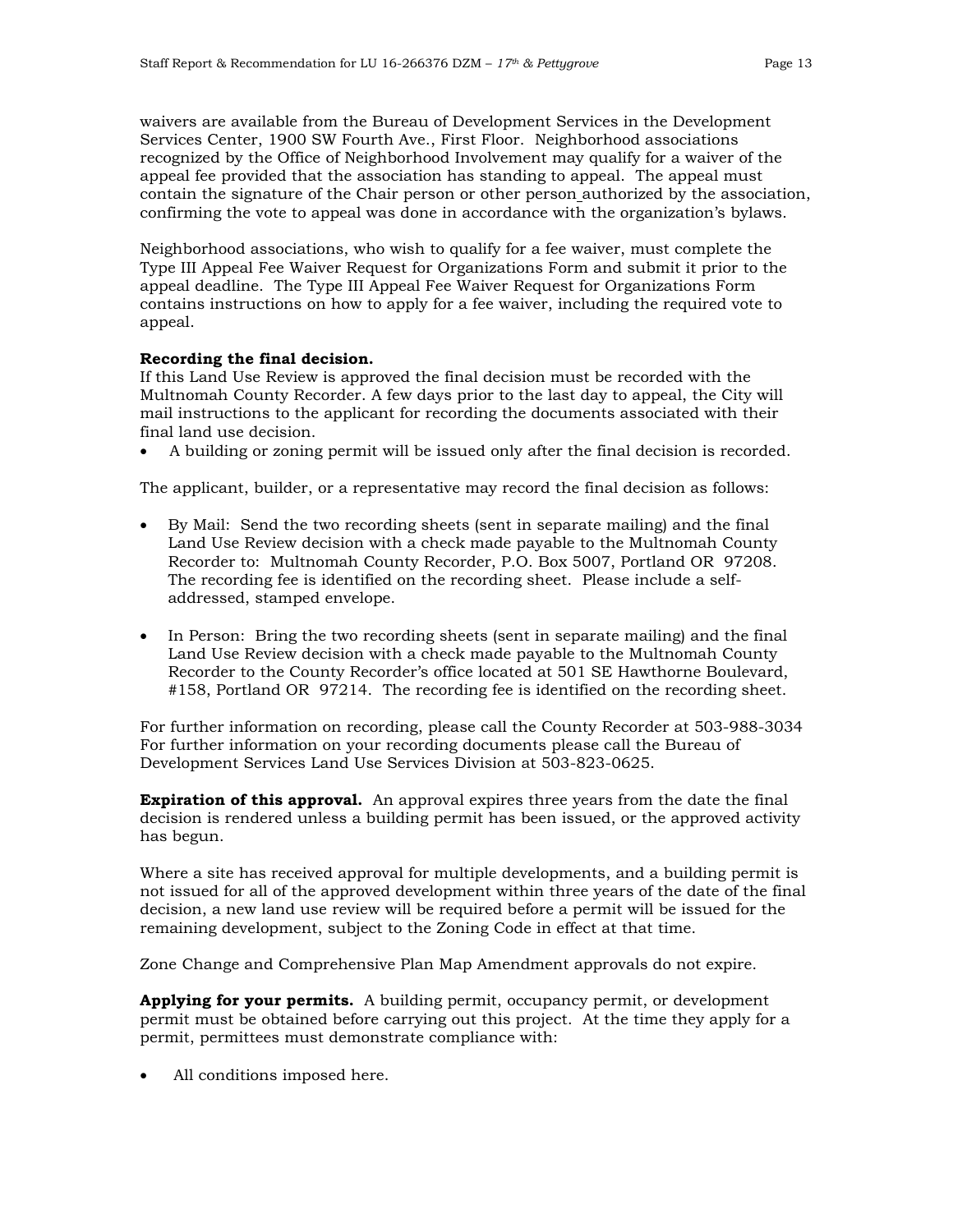- All applicable development standards, unless specifically exempted as part of this land use review.
- All requirements of the building code.
- All provisions of the Municipal Code of the City of Portland, and all other applicable ordinances, provisions and regulations of the city.

# **The Bureau of Development Services is committed to providing equal access to information and hearings. Please notify us no less than five business days prior to the event if you need special accommodations. Call 503-823-7300 (TTY 503-823-6868).**

Hannah Bryant January 23, 2017

# **EXHIBITS** – NOT ATTACHED UNLESS INDICATED

- A. Applicant's Submittals
	- 1. Request for an Evidentiary Hearing and Waiver of 120 Day Decision
	- 2. December 12, 2016 Meeting Memo
	- 3. October 28, 2016 Original Submittal
- B. Zoning Map *(attached)*
- C. Plan & Drawings
	- 1. Site Plan *(attached)*
	- 2. Below Grade Parking Plan
	- 3. Ground Floor Plan *(attached)*
	- 4. Second Floor Plan
	- 5. Typical Floor Plan (3-7)
	- 6. Roof Plan
	- 7. North Elevation NW Pettygrove Street color
	- 8. North Elevation NW Pettygrove Street black and white
	- 9. East Elevation NW 17th Ave. color
	- 10. East Elevation NW 17th Ave. black and white
	- 11. East Facing Courtyard Elevation color
	- 12. South Elevation NW Overton Street color
	- 13. South Elevation NW Overton Street black and white
	- 14. South Facing Courtyard Elevation color
	- 15. West Elevation NW 18th Ave. color
	- 16. West Elevation NW 18th Ave. black and white
	- 17. West Facing Courtyard Elevation -color
	- 18. Building Section east-west
	- 19. Wall Sections key
	- 20. Wall Section and Wood-Clad Canopy Detail
	- 21. Wall Section and Steel Canopy Detail
	- 22. Wall Section at Garage Entry (NW 17th)
	- 23. Wall Section at Garage Entry (NW Overton)
	- 24. Wall Section and Storefront Details
	- 25. Wall Section and Window Details
	- 26. Wall Section and Louver Details
	- 27. Brick Details
	- 28. Materials and Colors
	- 29. Landscape Plan Street
	- 30. Landscape Plan Residential Entry
	- 31. Landscape Plan Amenity Deck (2nd Floor)
	- 32. Utility Plan
	- 33. Grading Plan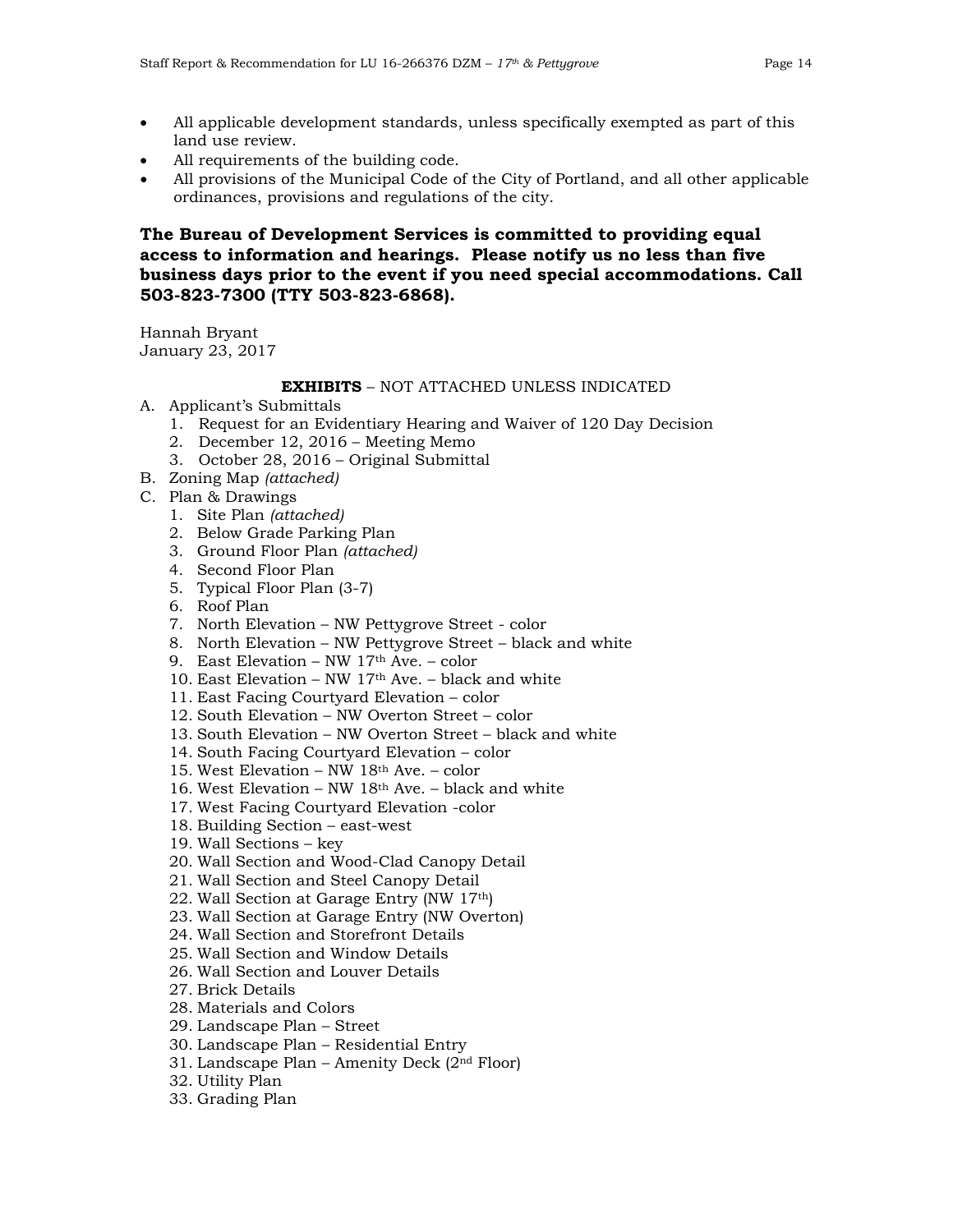- 34. Site Survey
- 35. Garage Door cut sheet
- 36. VPI Vinyl Window cut sheet
- 37. Morin Metal Panel detail
- 38. Ceraclad Fiber Cement Siding detail
- 39. Projections Over the Right of Way *(labeled App:14)*
- 40. Projections Over the Right of Way Side Windows *(labeled App:15)*
- 41. Level P1 Bike Parking Diagram
- 42. Short Term Bike Parking Diagram
- 43. In-Unit Bike Parking Diagram
- 44. Ground Floor Unit Detail
- D. Notification information:
	- 1. Request for response
	- 2. Posting letter sent to applicant
	- 3. Notice to be posted
	- 4. Applicant's statement certifying posting
	- 5. Mailed notice
	- 6. Mailing list
- E. Agency Responses:
	- 1. Bureau of Environmental Services
	- 2. Bureau of Transportation Engineering and Development Review
	- 3. Water Bureau
	- 4. Fire Bureau
	- 5. Site Development Review Section of BDS
	- 6. Life Safety
- F. Letters: None Received
- G. Other
	- 1. Original LUR Application
	- 2. Pre-App Conference Notes
	- 3. Request for Completeness
	- 4. November 18, 2016 Email to Applicant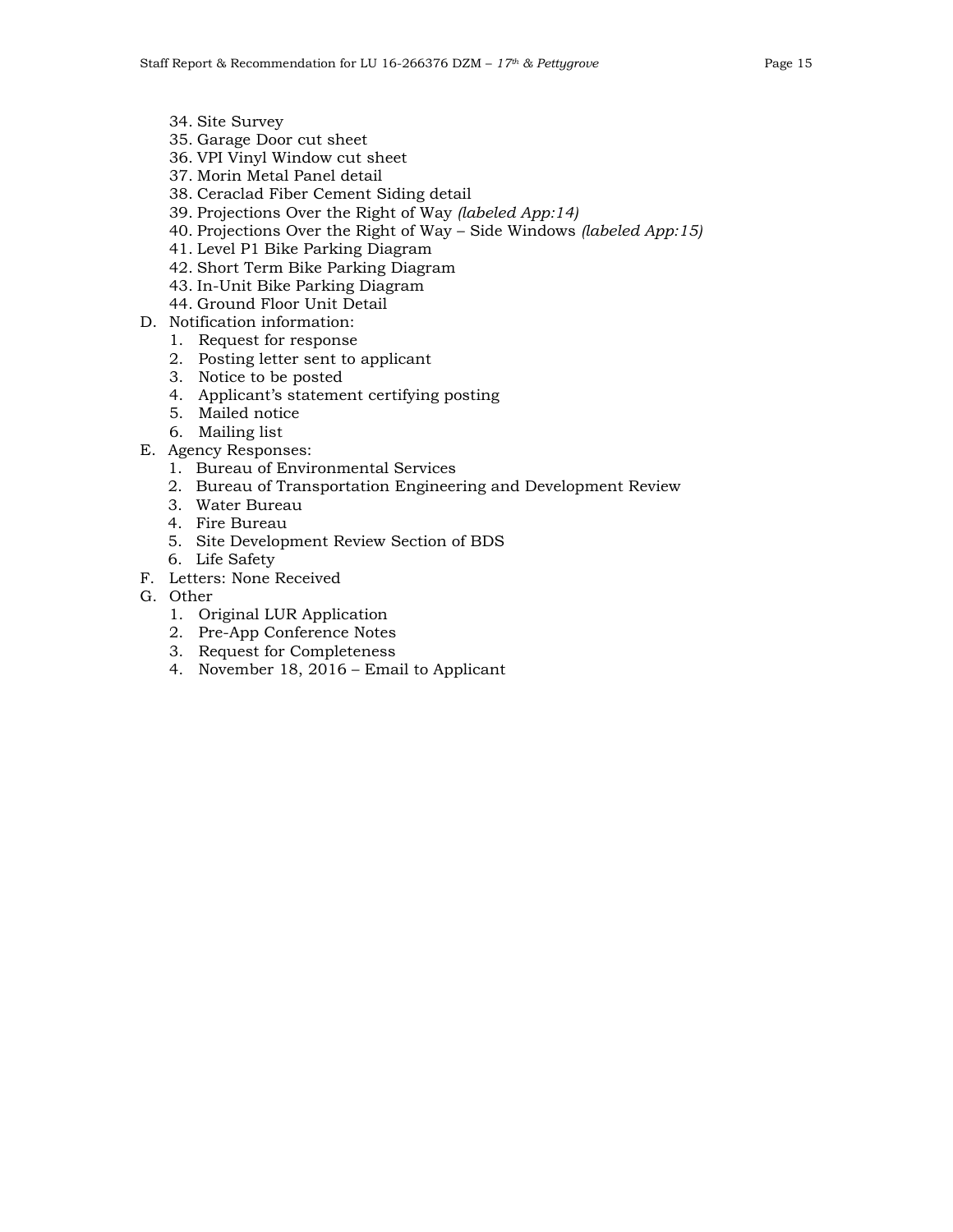



This site lies within the: **NORTHWE ST PLAN DISTRICT**  State Id B (Nov 02, 2016) Exhibit.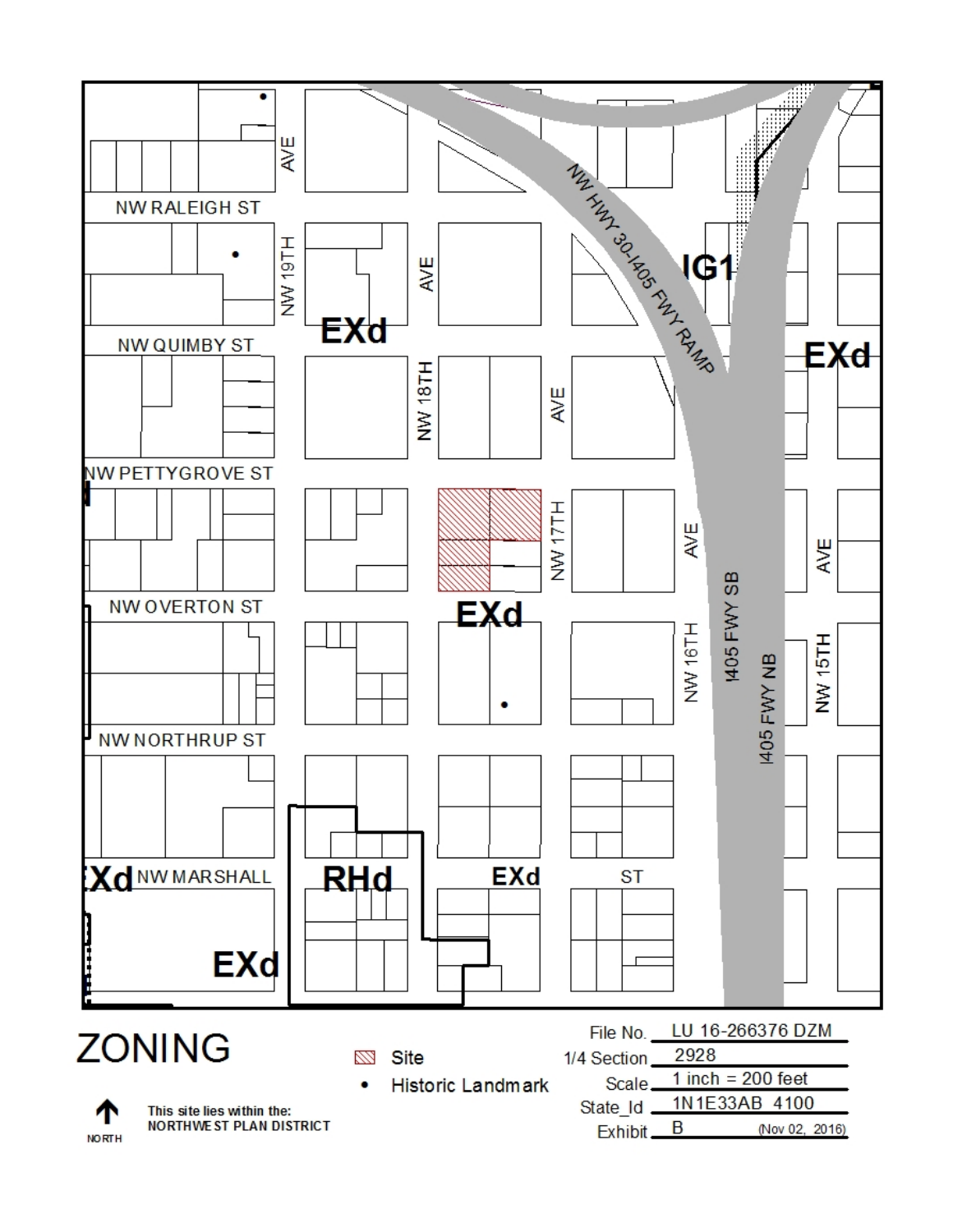

Holand Partier Group . This Pettygrove . Design Review Submitted C1 . LU 16-266376 DZM . December 22, 2016

GBD Architects Incorporated